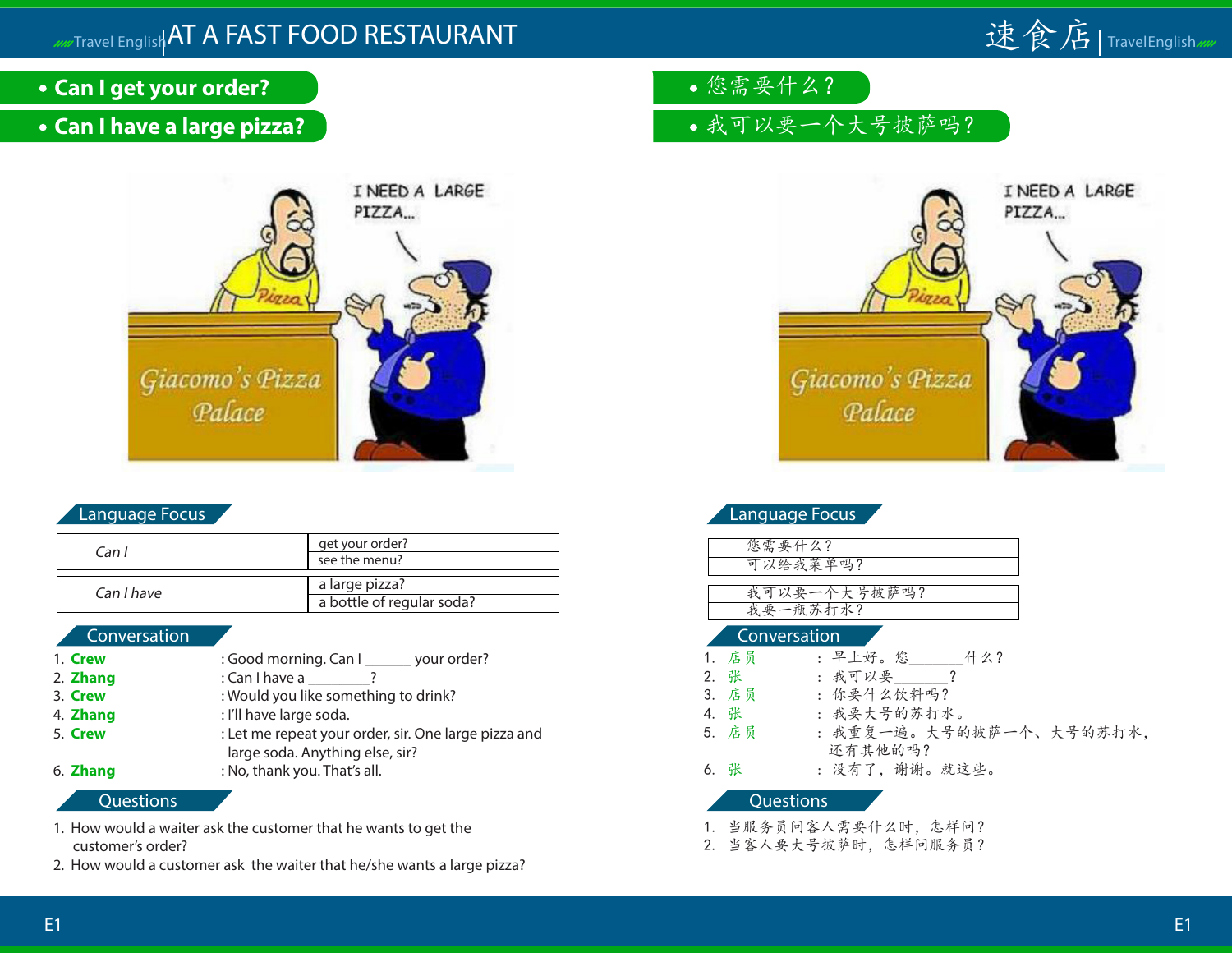## Travel English AT A FAST FOOD RESTAURANT



- **For here or to go?**
- **I'll eat here.**



#### Language Focus

| For        | here or to go?<br>dine in or take out? |
|------------|----------------------------------------|
|            | eat here.                              |
| ' I will I | go home.                               |

#### Conversation

- 1. **Cashier** : Good afternoon. Can I get your order? 2. **Serina** : Yes. Can I have a cheeseburger and fries? 3. **Cashier** : Okay. Would you like something to drink? 4. **Serina** : Uhm, can I have a small coke, please? That would be all. 5. **Cashier** : Ok. For \_\_\_\_\_ or \_\_\_\_\_? 6. **Serina** : I'll \_\_\_\_\_\_\_\_\_.
	- **Questions**
- 1. How would a waiter ask the customer whether her order is for here or to go?
- 2. How would a customer tell the waiter that her order is for here?
- 店里吃还是带回去吃?
- 我在这里吃。



| Language Focus |  |
|----------------|--|
|                |  |

| 店内吃还是带回去吃? |  |
|------------|--|
| 店内吃还是带回去吃? |  |
| 店内吃。       |  |
| 外帯         |  |
|            |  |

#### Conversation

| 1. 店员  | : 下午好。您需要什么?          |
|--------|-----------------------|
| 2. 赛琳娜 | : 好的。我可以要芝士汉堡和炸薯条吗?   |
| 3. 店员  | : 好。要什么饮料吗?           |
| 4. 赛琳娜 | : 恩, 我可以要小号的可乐吗? 就这些。 |
| 5. 店员  | : 好。    还是    ?       |
| 6. 赛琳娜 | : 我会_____。            |

#### **Questions**

1.店员怎样问顾客是店里吃还是带回去吃? 2.顾客怎样向店员说在店里吃?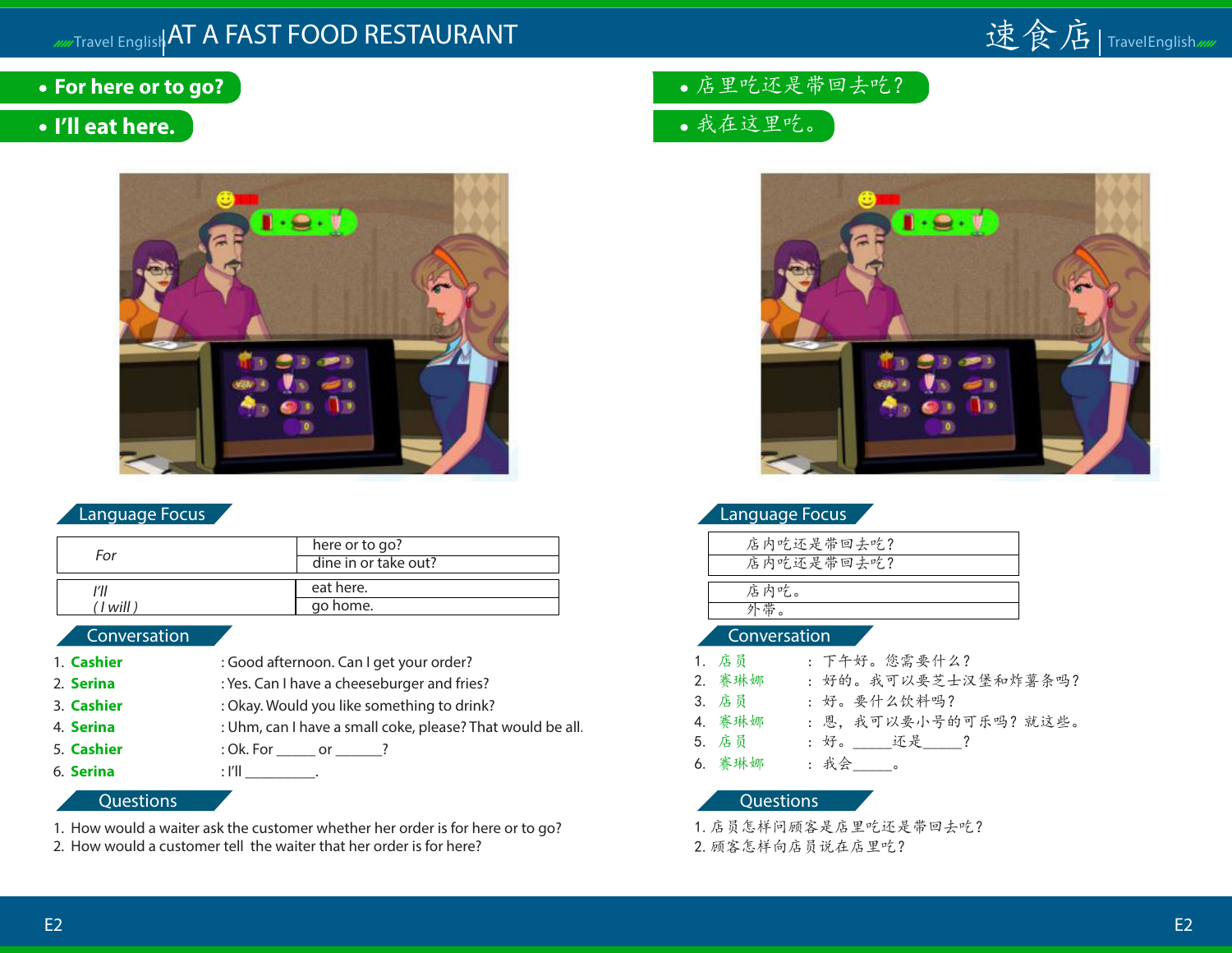

- **Can I pick some toppings for each half?**
- **Which topping would you like?**



| Can I pick   | some toppings for each half?           |  |
|--------------|----------------------------------------|--|
|              | the flavor?                            |  |
| Which        | topping<br>would you like?<br>flavor   |  |
| Conversation |                                        |  |
| 1. Cashier   | : Good evening. May I take your order? |  |
| 2. Chen      | : Yes, Can I have pizza, please?       |  |
| 3. Cashier   | : Ok. Would that be all?               |  |
| 4. Chen      | : Oh! Can I pick _______               |  |
| 5. Cashier   | : Sure. Which ______ would you like?   |  |
|              | $\cdots$ $\cdots$                      |  |

6. **Chen** : Hawaiian and Pepperoni. Thank you.

#### **Questions**

1. How would a customer ask a waiter if he can pick some toppings for each half?

2. How would a waiter ask a customer which toppings he/she would like to pick?

- 我可以在每块上面加料吗?
- 你要加什么料?



|  | Language Focus |  |
|--|----------------|--|
|  |                |  |

| 我可以在每块上面加料吗? |  |
|--------------|--|
| 可以选味道嘛?      |  |
|              |  |

你要加什么料? 你喜欢什么味道?

#### Conversation

| 1. 店员 | : 晚上好,您需要什么?       |
|-------|--------------------|
| 2. 陈  | : 好的, 可以给我披萨吗?     |
| 3. 店员 | : 好。这是全部吗?         |
| 4. 陈  | : 哦! 我可以要 ?        |
| 5. 店员 | : 当然, 你喜欢什么 ?      |
| 6. 陈  | : 夏威夷和意大利辣香肠披萨。谢谢。 |

#### **Questions**

1.顾客怎样问店员可不可以每块上面加料?

2.店员怎样问顾客需要加什么料?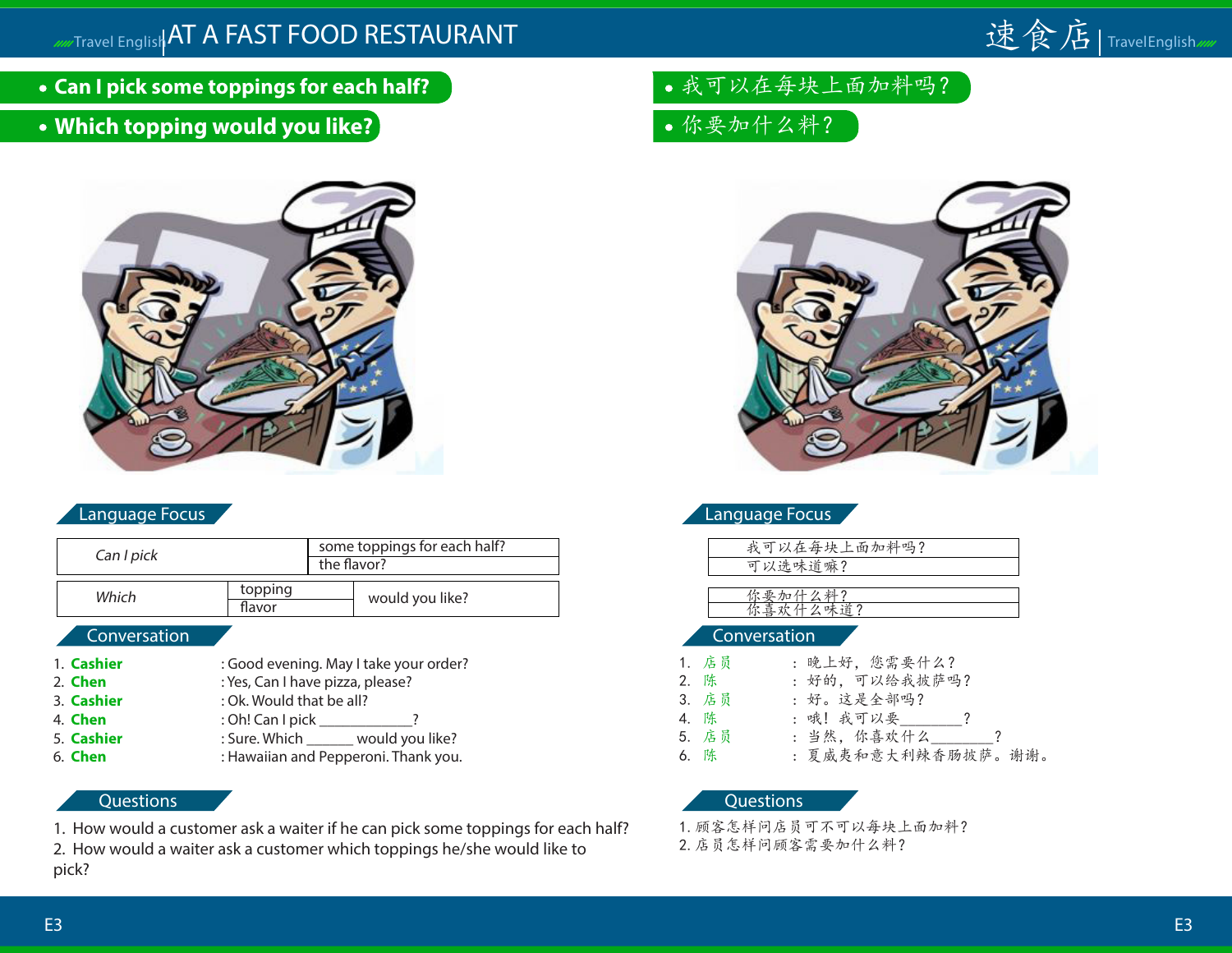# Travel English AT A FAST FOOD RESTAURANT **the computation of the computation of the computation** of the computation



- **I'd like half hawaiian and half pepperoni pizza.**
- **Would that be fine?**



#### Language Focus

| I'd like  | half hawaiian and half pepperoni pizza. |  |  |  |
|-----------|-----------------------------------------|--|--|--|
| (I would) | meatlover pizza.                        |  |  |  |
| Is that   | all?                                    |  |  |  |
|           | okay?                                   |  |  |  |

#### Conversation

- 1. **Cashier** : Good day. Can I get your order? 2. **Chen** : I'd like half and half pizza, please?
- 3. **Cashier** : Ok. Would you like something to drink?
- 4. **Chen** : No, thanks.
- 5. **Cashier** : Is that ?
- 6. **Chen** : I think that's all. Thank you.
- 

#### **Questions**

1. How would a customer tell the waiter that he likes half Hawaiian and half Pepperoni pizza?

2. How would a waiter ask the customer if all the order is settled?

### 我要半块夏威夷和半块意大利辣香肠披萨。

就这些了?



| Language Focus |
|----------------|
|----------------|

| 我要半块的夏威夷和半块意大利辣香                      |  |
|---------------------------------------|--|
| 肠披萨                                   |  |
| and the control of the con-<br>$\sim$ |  |

就这些了? 就这些了?

#### Conversation

| 1. 店员 | : 您好。你需要什么?               |
|-------|---------------------------|
| 2. 陈  | : 我要半块 _______ 和半块<br>披萨。 |
| 3. 店员 | : 好。要什么饮料吗?               |
| 4. 陈  | : 不用了, 谢谢。                |
| 5. 店员 | : 就_______  了吗?           |

6. 陈 : 就这些了。谢谢。

**Questions** 

1.顾客怎样想店员说要半块夏威夷披萨和半块意大利辣香肠披萨? 2.店员怎样问顾客这些已经是全部了?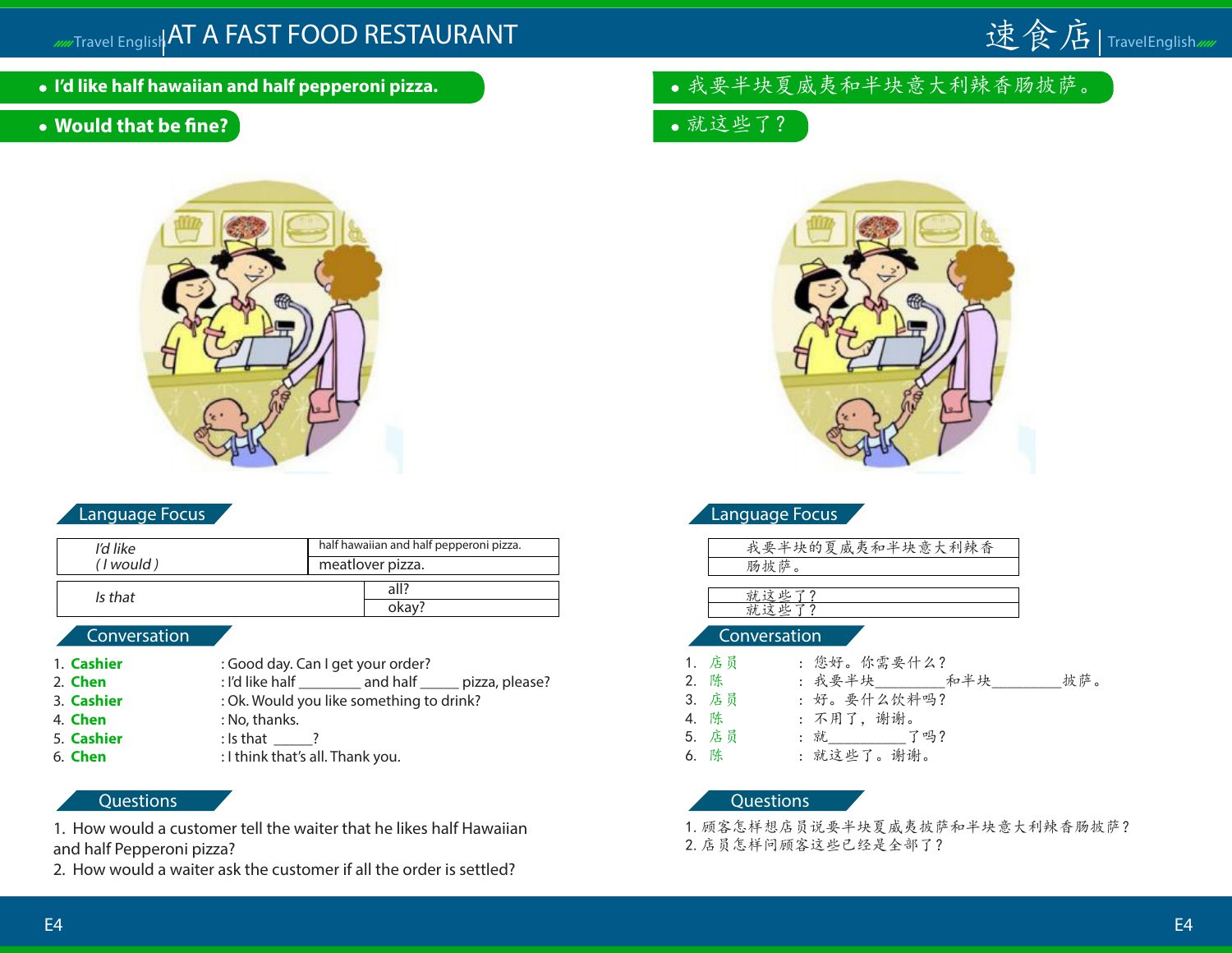# Travel English AT A FAST FOOD RESTAURANT **the computation of the computation of the computation** of the computation



- **Do you have coke?**
- **What size would you like?**



#### Language Focus

| Do you have            | coke?<br>french fries? |  |                 |
|------------------------|------------------------|--|-----------------|
| size<br>What<br>flavor |                        |  | would you like? |
| Conversation           |                        |  |                 |

- 1. **Waiter** : Hi. Can I get your order?
- 2. **Serina** : Yes. Do you have <u>?</u>
- 3. **Waiter** : Yes. What would you like?
- 4. **Serina** : I'll have a regular coke, please.
- 
- 
- 5. **Waiter** : Okay. Is there anything you'd like to add? 6. **Serina** : No. Thanks.

#### **Questions**

- 1. How would a customer ask the waiter if they have coke?
- 2. How would a waiter ask the customer for the size of his/her order?
- 有可乐吗?
- 你想要多大的?



#### Language Focus

| 有可乐吗?    |
|----------|
| 有炸薯条吗?   |
|          |
| 你想要多大的?  |
| 你要什么味道的? |
|          |

#### Conversation

| 1. 服务员 | : 嗨! 你要点什么? |           |
|--------|-------------|-----------|
| 2. 赛琳娜 | : 好的。你们有    | ?         |
| 3. 服务员 | : 有的。你要什么—— | $\cdot$ ? |
| 4. 赛琳娜 | : 请给我普通的可乐。 |           |
| 5. 服务员 | : 好。还有其它的吗? |           |
| 6. 赛琳娜 | : 没有了。谢谢。   |           |

- 1. 顾客怎样问服务员是否有可乐?
- 2. 服务员怎样问顾客想要多大的?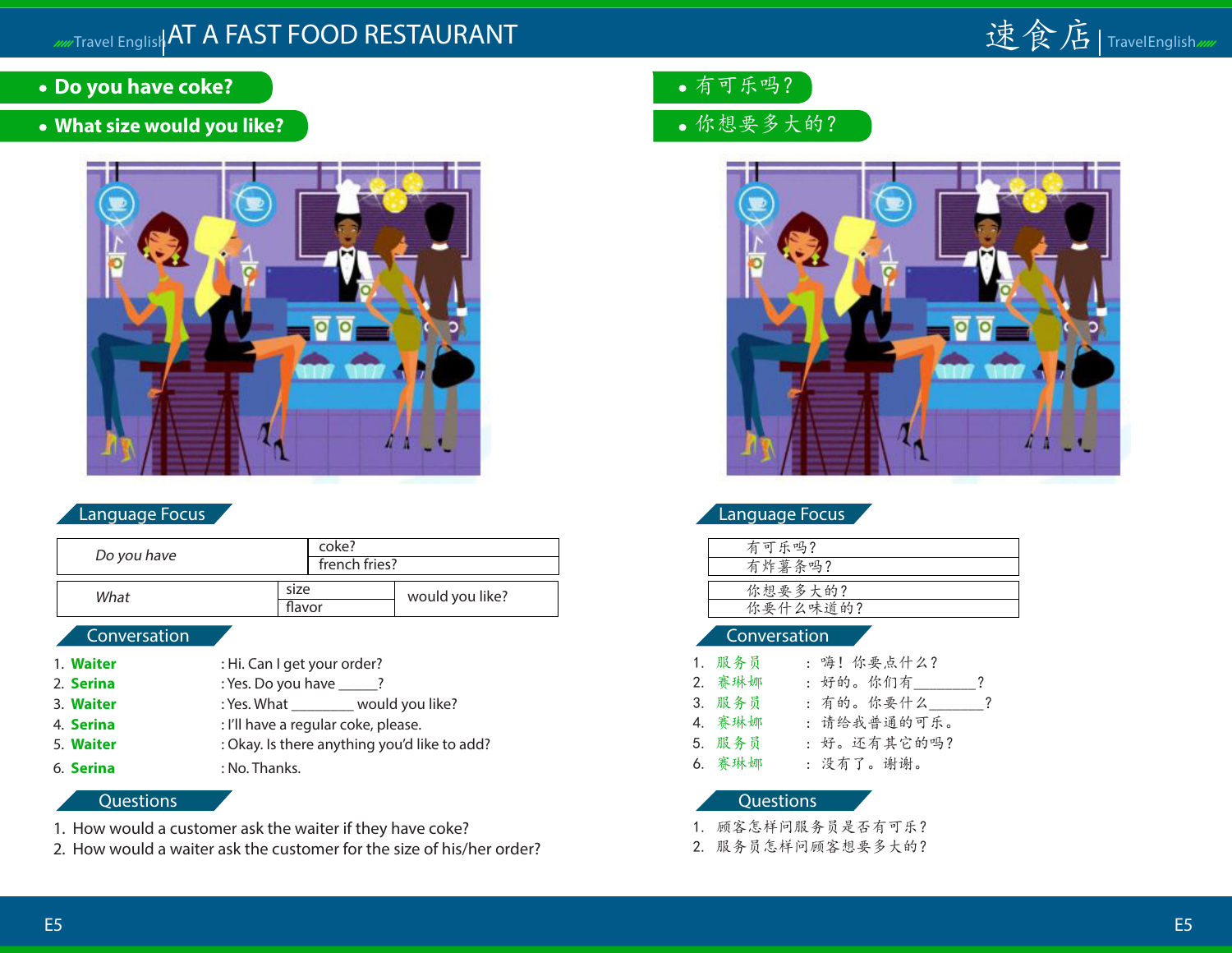

- **Would you like something to drink?**
- **I'll have a regular soda, please.**



| Would you like something |           |           | to drink? |               |
|--------------------------|-----------|-----------|-----------|---------------|
|                          |           |           |           |               |
|                          |           |           |           |               |
|                          | I'll have | a regular |           | soda, please? |
|                          | (I will)  | a large   |           |               |
|                          |           |           |           |               |

#### Conversation

- 1. **Crew** : Hello! Can I get your order?
- 2. **Zhang** : I'll have a hamburger.
- 3. **Crew** : Would you like something to \_\_\_\_?
- 4. **Zhang** : I'll have a soda, please.
- 5. **Crew** : Please wait sir. I'll be back in a minute.
- 6. **Zhang** : Okay. Thanks.

#### **Questions**

1. How would a waiter ask the customer if she would like something to drink?

2. How would a customer tell the waiter that he will have a regular soda?

- 要喝什么吗?
- 请给我普通大小的苏打水,谢谢。



#### Language Focus

| 要什么饮料吗?         |
|-----------------|
| 要吃什么吗?          |
|                 |
| 请给我普通大小的苏打水,谢谢。 |
| 请给我大杯苏打水。       |
|                 |

#### Conversation

| 1. 店员 | : 您好, 您需要点什么? |
|-------|---------------|
| 2. 张  | : 我要汉堡包。      |
| 3. 店员 | : 你要 _____?   |
| 4. 张  | : 请给我 的苏打水。   |
| 5. 店员 | : 请稍等。马上就来。   |
| 6. 张  | :好。谢谢。        |

- 1. 服务员怎样问顾客要什么饮料?
- 2. 顾客怎么问服务员他想要普通大小的苏打水?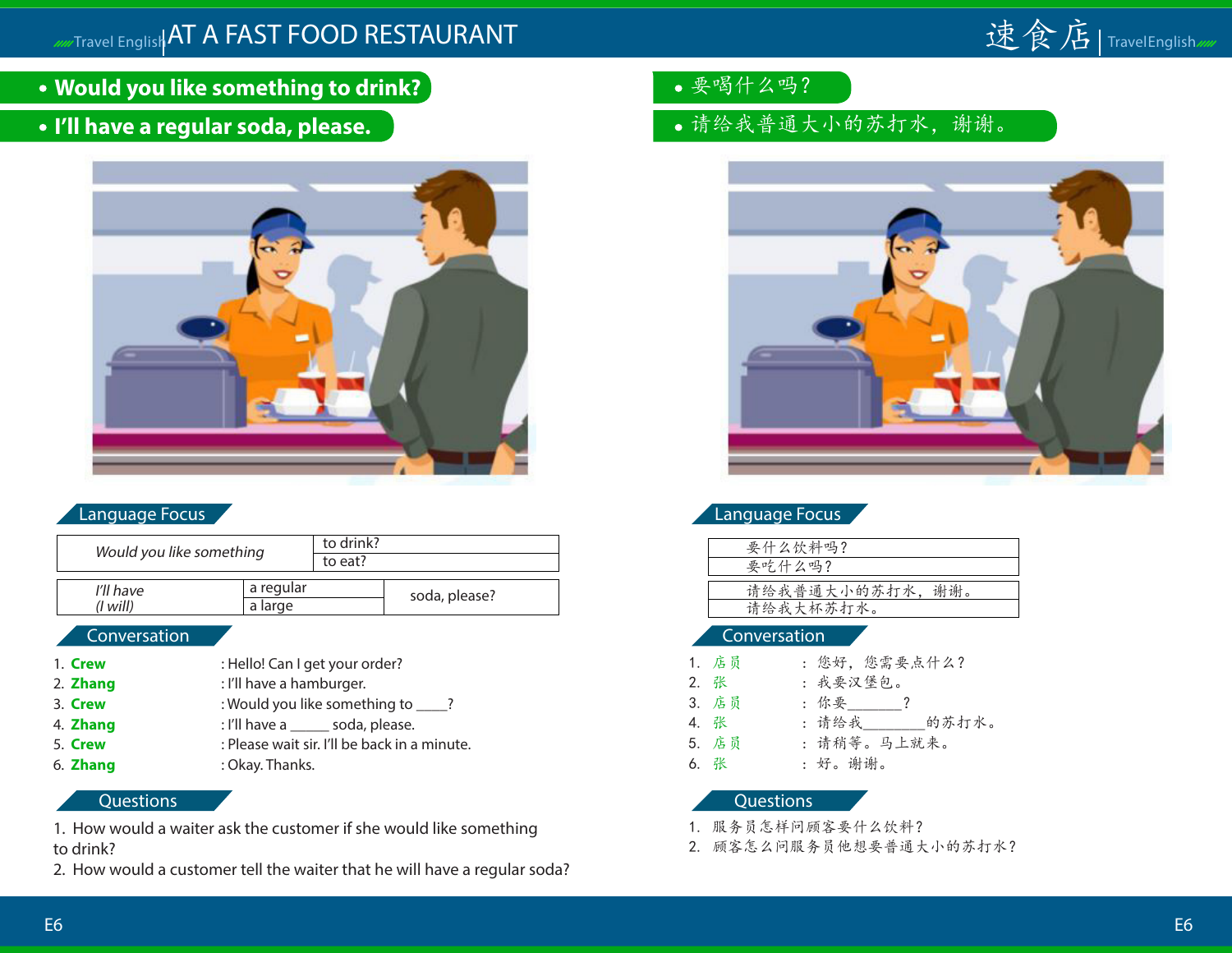## Travel English AT A FAST FOOD RESTAURANT



- **Can I have an additional order of french fries?**
- **It may take a while. Is that ok?**



#### Language Focus

| Can I have an additional order | french fries?<br>apple pie?                          |
|--------------------------------|------------------------------------------------------|
| It may take                    | a while. Is that ok?<br>five minutes for your order. |

#### Conversation

- 1. **Chen** : Oh! I forgot to order french fries.Can I have an additional order of  $\qquad$ ?
- 2. **Waitress** : Yes, sir. But, it may take \_\_\_\_\_\_\_\_. Is that ok?
- 3. **Chen** : Yes, I can wait.
- 4. **Waitress** : Would that be all sir?
- 5. **Chen** : Yes. Thank you.

Questions

1. How would a customer ask the waiter if he can have an additional order of french fries?

2. How would a waiter tell the customer that his/her order may take a while?

我可以再点一份炸薯条吗? 可能要稍等一下,可以吗?



| Language Focus |                     |  |  |  |  |
|----------------|---------------------|--|--|--|--|
|                | 安 可 以 面 西 上 丛 茧 久 n |  |  |  |  |

| 我可以再要点炸薯条吗?  |
|--------------|
| 我可以再要点苹果派吗?  |
|              |
| 可能要稍等一下,可以吗? |
| 您要等5分钟。      |
|              |

#### Conversation

- 1. 陈 : 哦!我忘了点炸薯条了。我可以再要 ? 2. 服务员:好的,知道了。但是需要\_\_\_\_\_\_\_,没关系吗? 3. 陈 : 好的,我可以等。 4. 服务员 : 以上是全部了吗?
- 5. 陈 : 好的,谢谢。

- 1. 顾客要再点炸薯条时,怎样问服务员?
- 2. 服务员怎样向顾客说要等一下?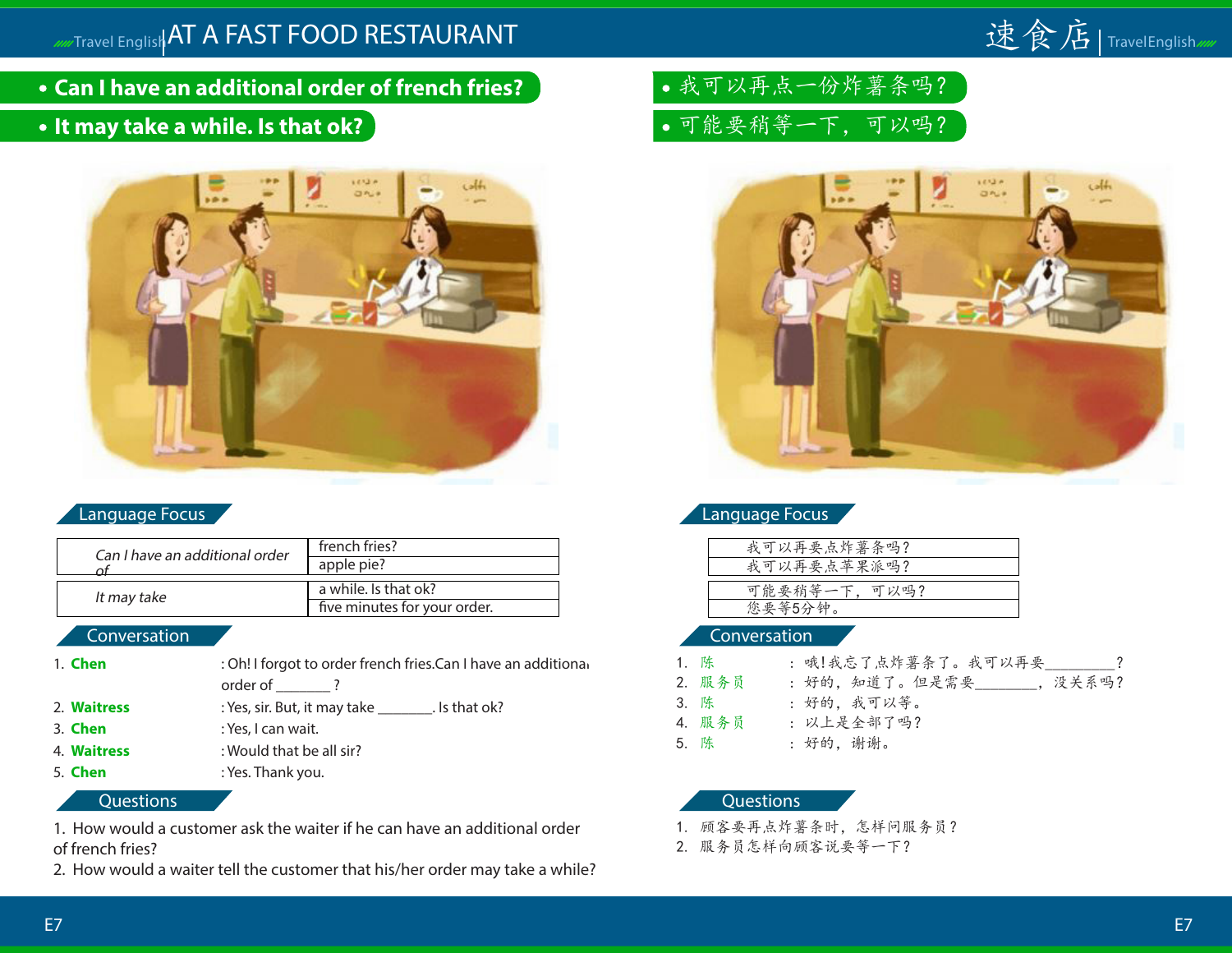

## **Let me repeat your order.**

## **• How much is it?**



#### Language Focus

| Let me   | repeat<br>take |            | your order. |
|----------|----------------|------------|-------------|
| How much |                | is it?     |             |
|          |                | are those? |             |

#### Conversation

- 1. **Waiter** : Let me \_\_\_\_\_ your order. It's hamburger, fries and coke.
- 2. **Serina** : Yes.
- 3. **Waiter** : Will that be all?
- 
- 
- 

#### 4. **Serina** : I think so. How much ? 5. **Waiter** : It's \$7.00 all in all.

6. **Serina** : Here you go.

#### **Questions**

- 1. How would a waiter tell the customer that he will repeat the order?
- 2. How would a customer ask the waiter for the total amount of his/her order?

# 我再重复一下您的订单。

这个多少钱?



#### Language Focus

| 我再重复一下您的订单。 |  |
|-------------|--|
| 我来帮您下订单。    |  |
|             |  |
| 这个多少钱?      |  |
| 那些多少钱?      |  |

#### Conversation

| 1. 服务员 | : 我来 一下您的订单。汉堡包、 |
|--------|------------------|
|        | 炸薯条,可乐。          |
| 2. 赛琳娜 | : 是的。            |
| 3. 服务员 | : 就这些吗?          |
| 4. 赛琳娜 | 多少钱?<br>: 对。     |
| 5. 服务员 | : 一共7美元。         |
| 6. 赛琳娜 | : 给你。            |

- 1. 服务员要重复一下订单时,怎样向顾客说?
- 2. 顾客怎么问服务员一共多少钱?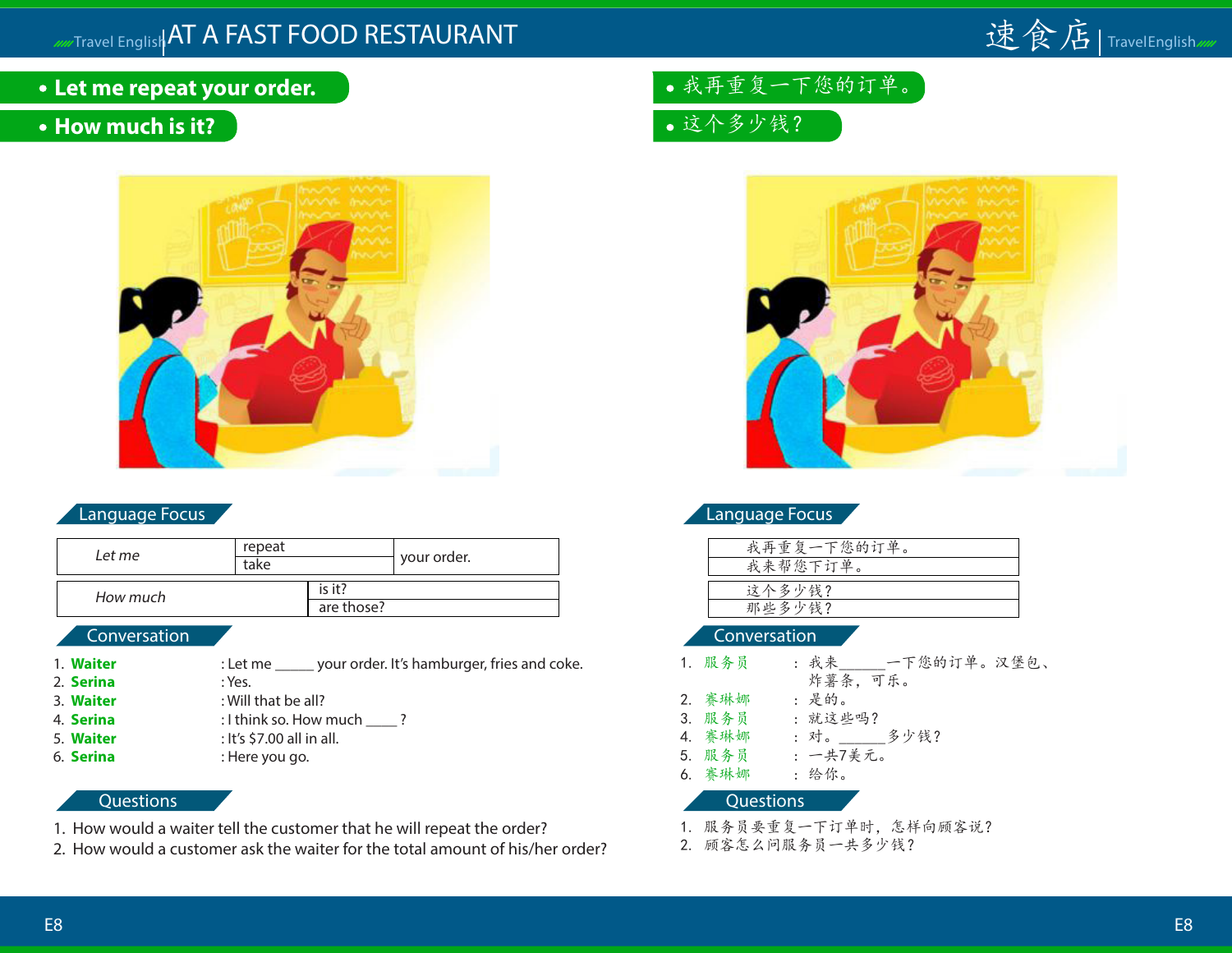

- **Have you found a seat?**
- **Is there a non-smoking section?**



|                | a seat?          |          |
|----------------|------------------|----------|
| Have you found | the sugar?       |          |
|                |                  |          |
| Is there       | a non-smoking    | section? |
|                | a smoking        |          |
| Conversation   |                  |          |
|                |                  |          |
|                |                  |          |
| <b>Waiter</b>  | : Have you found |          |

- 2. **Zhang** : No. Is there a \_\_\_\_\_\_\_\_\_\_\_\_\_\_ section?
- 3. **Waiter** : I'm sorry. It is already full.
- 4. **Zhang** : Okay. Do you have a vacant seat available?
- 5. **Waiter** : Yes. But it is a smoking section.
- 6. **Zhang** : Okay. No problem. I will go there.

#### **Questions**

- 1. How would a waiter ask the customer if he has already found a seat?
- 2. How would a customer ask the waiter if there is a non-smoking section?
- 找到位子了?
- 有禁烟区吗?



#### Language Focus

| 找到位子了? |  |
|--------|--|
| 找到糖了?  |  |
|        |  |
| 有禁烟区吗? |  |
| 有吸烟区吗? |  |
|        |  |

#### Conversation

| 1. 服务员 | :找到.___?        |
|--------|-----------------|
| 2. 张   | : 没有, 有       ? |
| 3. 服务员 | : 对不起。已经坐满了。    |
| 4. 张   | :好。有空位吗?        |
| 5. 服务员 | : 有的。但是是吸烟区。    |
| 6. 张   | : 好的, 没问题。就坐那里。 |

- 1. 服务员怎样问顾客是否已经找到了位子?
- 2. 顾客怎么样问服务员有没有禁烟区?